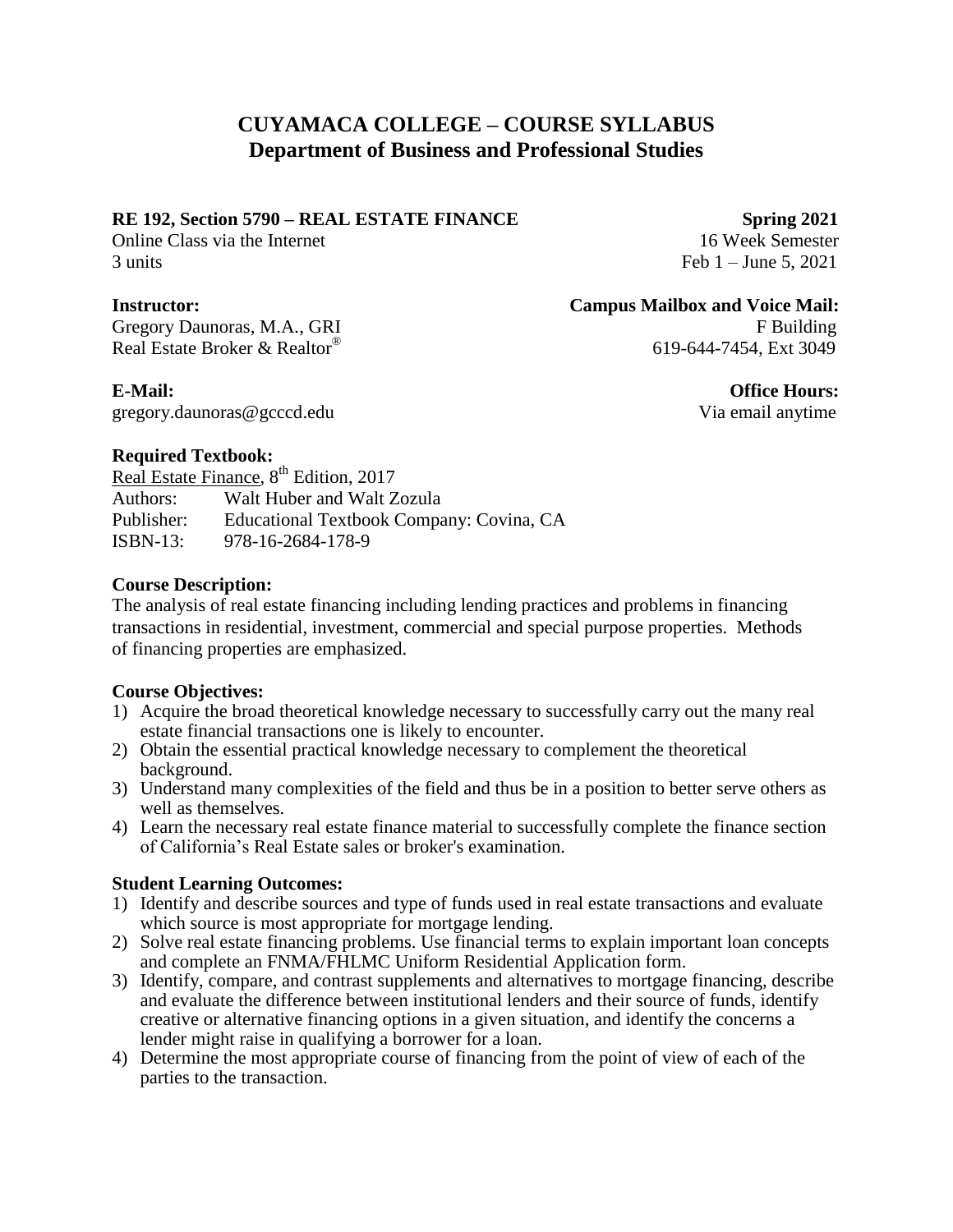# **Assignments, Exams, Grades & Policies**

#### **Assignments:**

In this college online class, you should expect to spend up to 6 hours a week to read the assigned chapters, prep, write and complete the weekly assignments. Each week you will be assigned 5 essay questions that will require several sentences or a paragraph response for each question. You will have the entire week to work on this assignment and each question will be worth 2 points, which is 10 points a week. **However,** for week's four and six you must write a 2-page paper which will be worth 20 points each (instead of the 5 questions). Therefore, there will be a total of **170 points** for all written assignments. **In addition**, attendance & participation in the weekly discussion board is required for 2 points a week or **30 points** for the entire class. Please note: The instructor reserves to the right to remove any online posting that is deemed inappropriate or offensive. All weekly assignments are due by 11:55 p.m. every Sunday evening. The new week will immediately begin at 12:01 a.m. each Monday. The weekly written assignments will be posted in the 'Modules' section of Canvas. Instructions on how to respond will be provided in both the Discussion Board section and the weekly Announcements online. **All five essay questions in the weekly assignment section must be submitted all at one time each week. Between the weekly written assignments and the discussion posts, this will total 200 points.**

# **Exams:**

There will be five (5) scheduled quizzes worth 20 points each and a final exam worth 100 points. Therefore, your grade will be based on a maximum **400 point/ 100 percent ratio**.

#### **Grades: (Points are shown in parentheses based on a 100 percent scale)**

 $97 - 100\% = A_1$ ,  $92 - 96\% = A$ ,  $89 - 91\% = A_1$ ,  $86 - 88\% = B_1$ ,  $82 - 85\% = B$  $(386 - 400 = A+)$   $(366 - 385 = A)$   $(354 - 365 = A-)$   $(342 - 353 = B+)$   $(326 - 341 = B)$ 

 $79 - 81\% = B$ ,  $75 - 78\% = C$ ,  $69 - 74\% = C$ ,  $56 - 68\% = D$ ,  $55\%$  or less  $= F$  $(314 - 325 = B)$   $(298 - 313 = C)$   $(274 - 297 = C)$   $(222 - 273 = D)$   $(0 - 221 = F)$ 

#### **Turning in Late Assignments:**

As mentioned earlier, each (weekly) written assignment will be due by the end of the week at 11:55 p.m. on Sunday night. You will have the entire week, beginning each Monday, to complete these weekly assignments. If you have difficulties, late work will be accepted up to 48 hours after the Sunday due date (by the following Tuesday evening at 11:55 p.m.), **however, 50 % of the grade will be reduced if submitted late**. After this 48 hour late period of time has expired, no further late work will be accepted. If you submit late work after the following Tuesday at 11:55 p.m., you will receive a zero (0) for that week's assignment. All quizzes and the final exam must be completed on time. **No late quizzes or exams will be accepted.**

-more-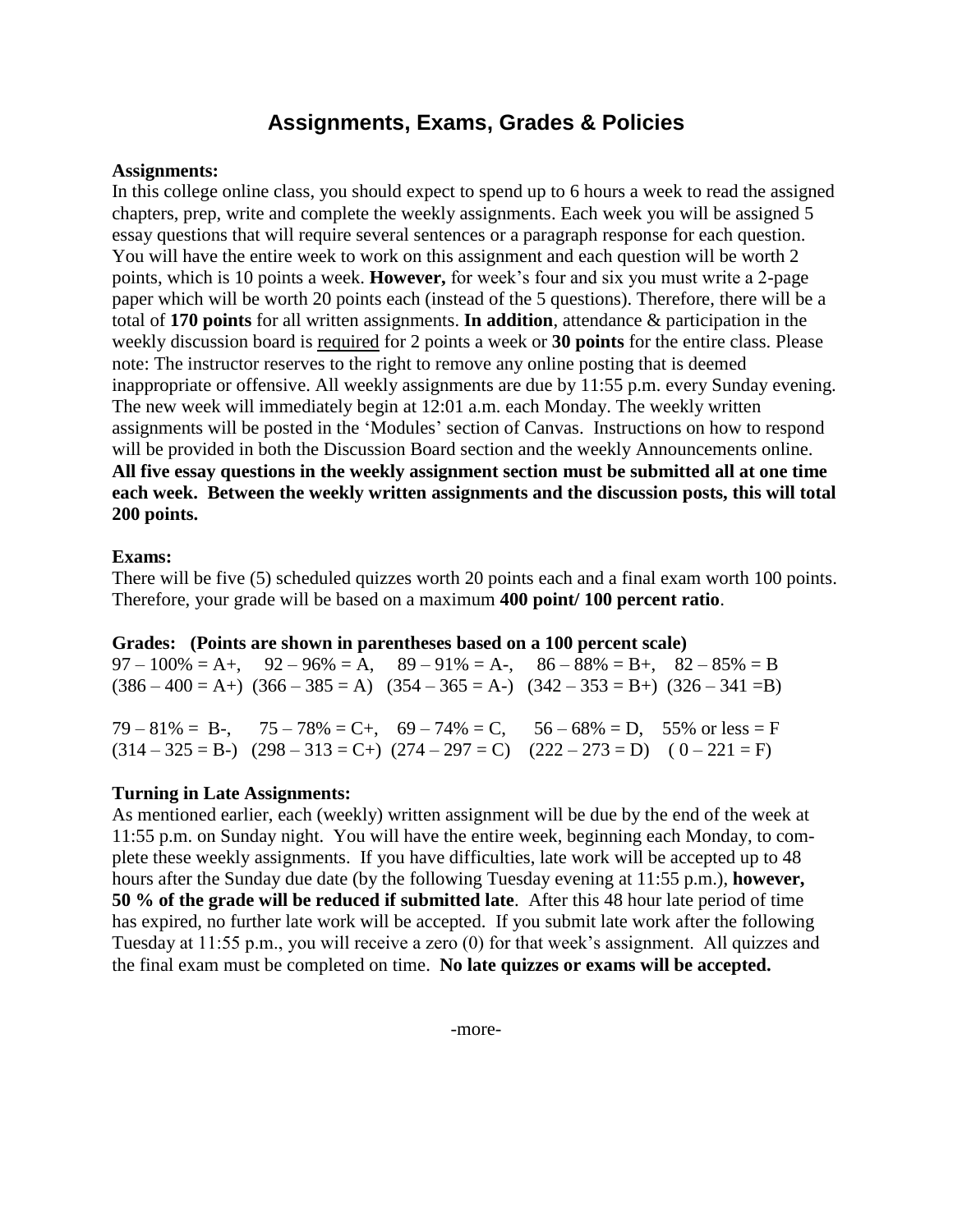#### **Attendance:**

Weekly attendance is taken by the amount of time you log into the class (your attendance also includes graded participation in the weekly Discussion postings). You may access this online class 24 hours a day, 7 days a week (except if Canvas is taken down for routine maintenance by the college systems administrator). If you do not log into the class for more than an entire week, it will be considered excessive absence. No show students during the first week of class will be dropped by the instructor. In addition, if you fail to submit required weekly assignments for any 3 week period of time, consecutive or non-consecutive, you will be dropped from the class. Please see "Attendance Requirements" on page 31 of the current 2020 – 2021 college catalog.

### **Withdrawing from Class:**

If it becomes necessary to withdraw from this or any other class, it is your responsibility to drop the class prior to the established deadline. Failure to officially drop will result in receiving an "F" for the course. You must access **WebAdvisor** from the college website or contact the college Admissions and Records Office for assistance. For detailed information, please see page 2 in the current 'Spring 2021 Class Schedule' as well as page 31 in the 2020 – 2021 college catalog.

### **Academic Honesty:**

Cuyamaca College is a community of scholars and learners committed to the principles of honesty, fairness and respect for the learning process. As members of this community, students are expected to adhere to these fundamental values at all times by refraining from plagiarism, copying & pasting from the World Wide Web, submitting the work of others as your own (even if the author is not disclosed) or permitting anyone else to do the same. Violations will result in receiving a zero (0) for the assignment, exam or quiz.

This course adheres to the policies outlined in the Cuyamaca College Catalog. For further information, please see "Academic Policies" on pages 30 – 41 in the current college catalog.

Academic accommodations are available for students with disabilities. Please identify yourself to the Disabled Student Programs and Services staff (DSPS) for these services.

| Week:                       | Dates:                   | Chapters:              | Due Date:                |
|-----------------------------|--------------------------|------------------------|--------------------------|
|                             | Feb $1 - 7$ ,            | Start with Chap. 1 &   | Feb 7, 11:55 p.m.        |
|                             | 2021                     | <b>Discussion Post</b> | <b>Weekly Assignment</b> |
| $\mathcal{D}_{\mathcal{A}}$ | Feb $8 - 14$             | Chap. $2 &$            | Feb 14, 11:55 p.m.       |
|                             |                          | <b>Discussions</b>     | <b>Weekly Assignment</b> |
| 3                           | Feb 15-21                | Ch. 3 & Discussions    | Feb 21, 11:55 p.m.       |
|                             |                          | <b>OUIZ1</b>           | <b>Weekly Assignment</b> |
| 4                           | Feb $22 - 28$            | Chap. $4 &$            | Feb 28, 11:55 p.m.       |
|                             |                          | <b>Discussions</b>     | <b>Weekly Assignment</b> |
| 5                           | Mar $1-7$                | Chap. $5 &$            | Mar 7, 11:55 p.m.        |
|                             |                          | <b>Discussions</b>     | <b>Weekly Assignment</b> |
|                             | <b>Continued on next</b> |                        |                          |
|                             | page                     |                        |                          |

# **Class Schedule**